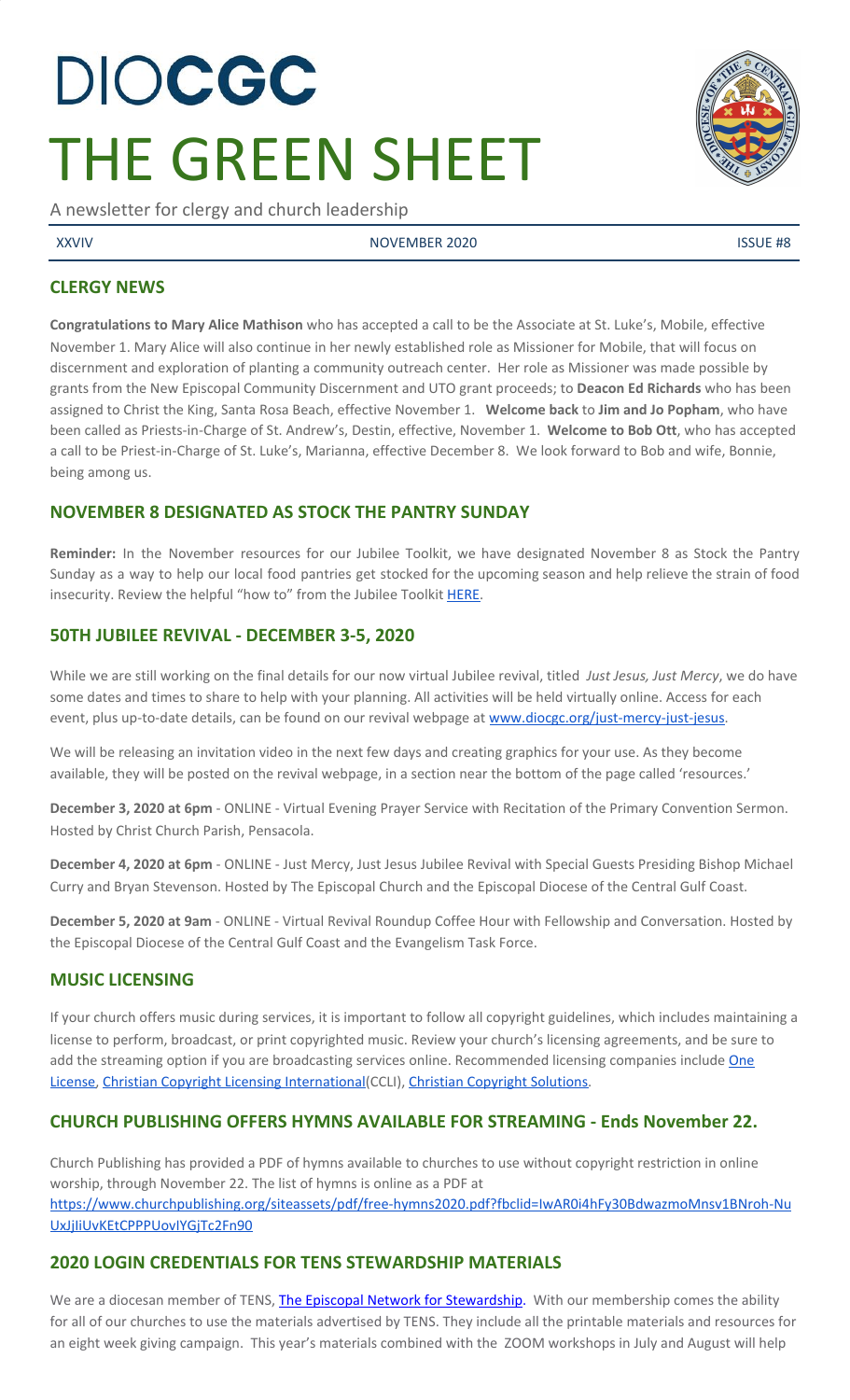you and your congregation navigate these new times, using technical and pastoral best practices. Please download the tools through the members portal and invite your stewardship teams to sign up for workshops.

The login credentials change each year for members. Website: <https://www.tens.org/resources/member-resources/> Please note the login credentials for 2020: **Username:** 1PETER **Password:** FOUR:10

### **EVANGELISM GRANT OPPORTUNITY**

Episcopal institutions can now apply for the next round of the Episcopal Evangelism Grants Program, designed to fund local and regional evangelism efforts in the Episcopal Church. The application deadline is November 15. The new grant cycle will focus on projects that explore new methods of evangelism during the COVID-19 pandemic. Contact The Rev. Lydia Johnson, chairperson of our Diocesan Evangelism Task Force, or The Rev. Kammy Young, a member of the grants committee, for more information or assistance at [lydia.knizley.johnson@gmail.com](mailto:lydia.knizley.johnson@gmail.com) or [kammy@diocgc.org.](mailto:kammy@diocgc.org) You can find a 12-minute informational webinar and the application here at [Evangelism](https://episcopalchurch.org/grants/evangelism-grants) Grants. The Grants Committee will consider proposals for up to \$2,000 for an individual congregation and up to \$8,000 for multi-church, diocesan, provincial and other regional collaborations. Last year seven of the 56 applications were from the Episcopal Diocese of the Central Gulf Coast and two were recipients: Spiritually Homeless - LGBTQ+ is in Crestview, Florida and CCC - Evangelism 101 is in Mobile, Alabama. We can do it again!

# **ANNUAL ENROLLMENT & INSURANCE UPDATES**

- **Update:** Church Medical Trust (CMT) has extended our Annual Enrollment (AE) for Medical and Dental benefits due to impacts of Hurricane Sally. AE will run for two sessions **(October 12 to November 18, 2020).** Information will continue to be shared over the coming week. One change: we have added a stand-alone option to offer eligible employees the Employee Assistance Program (EAP) for those that are not currently covered by a plan.
- Visit our Diocesan Annual Enrollment webpage to assist you with plan selections and where supporting documents can easily be found in one location. It includes our premium rates, plan / benefit summaries, and other helpful information. Please visit: [www.diocgc.org/benefits](http://www.diocgc.org/benefits) or you can also visit CPG's Annual Enrollment homepage for additional in-depth information at [www.cpg.org/annualenrollment](http://www.cpg.org/annualenrollment).
- There will be a Member Education webinar "Understanding Your Health Benefits" on October 14th, 12:00 PM CDT hosted by CMT. During the session you will get an overview of your 2021 health plan offerings and plan enhancements, telehealth services, Employee Assistance Program (EAP) offers, and COVID benefits. Attend the webinar by pasting this GoToMeeting link in your browser: <https://global.gotomeeting.com/join/576199149>
- Note: there will also be a one-time "Open Enrollment" period for eligible employees that may wish to add a short-term and/or long-term disability benefit (without medical underwriting). This will be an option to select during Annual Enrollment. We will share this information when CPG makes it available.
- Please visit our website for additional insurance info:
	- <https://www.diocgc.org/congregational-resources>
	- Risk Management & Insurance Basics for Religious Organizations [\(recommended\)](https://2f23db9c-81c0-437f-88c1-0d3b99fdb03d.filesusr.com/ugd/ca270f_0fc945a39bad470191c4075c97602c08.pdf)
	- Safety and Insurance Handbook for Churches [\(recommended\)](https://2f23db9c-81c0-437f-88c1-0d3b99fdb03d.filesusr.com/ugd/4525a9_6b89020a60b040f49e2f7feb44b56873.pdf)

#### **CONGREGATIONS IN TRANSITION (as of 11/1/2020)**

| Destin, St. Andrew's                                            | Receiving names                         |
|-----------------------------------------------------------------|-----------------------------------------|
| Foley, St. Paul's                                               | Interim in place and profile now online |
| Milton, St. Mary's                                              | Interim in place                        |
| Mobile, Trinity                                                 | New rector                              |
| Panama City Beach, Episcopal Churches of (Grace and St. Thomas) | Receiving names                         |
| St. Luke's, Marianna                                            | Call issued and accepted                |
| St. Mark's, Troy                                                | Now vacant                              |
| St. James, Port St. Joe                                         | Now vacant                              |
| St. James, Eufaula                                              | Beginning process                       |
| St. Peter's, Bon Secour                                         | New priest in place                     |

For information, please contact:

The Rev. Massey Gentry, Canon to the Ordinary, at [mgfairhope@gmail.com](mailto:mgfairhope@gmail.com) or (251) 459-4169.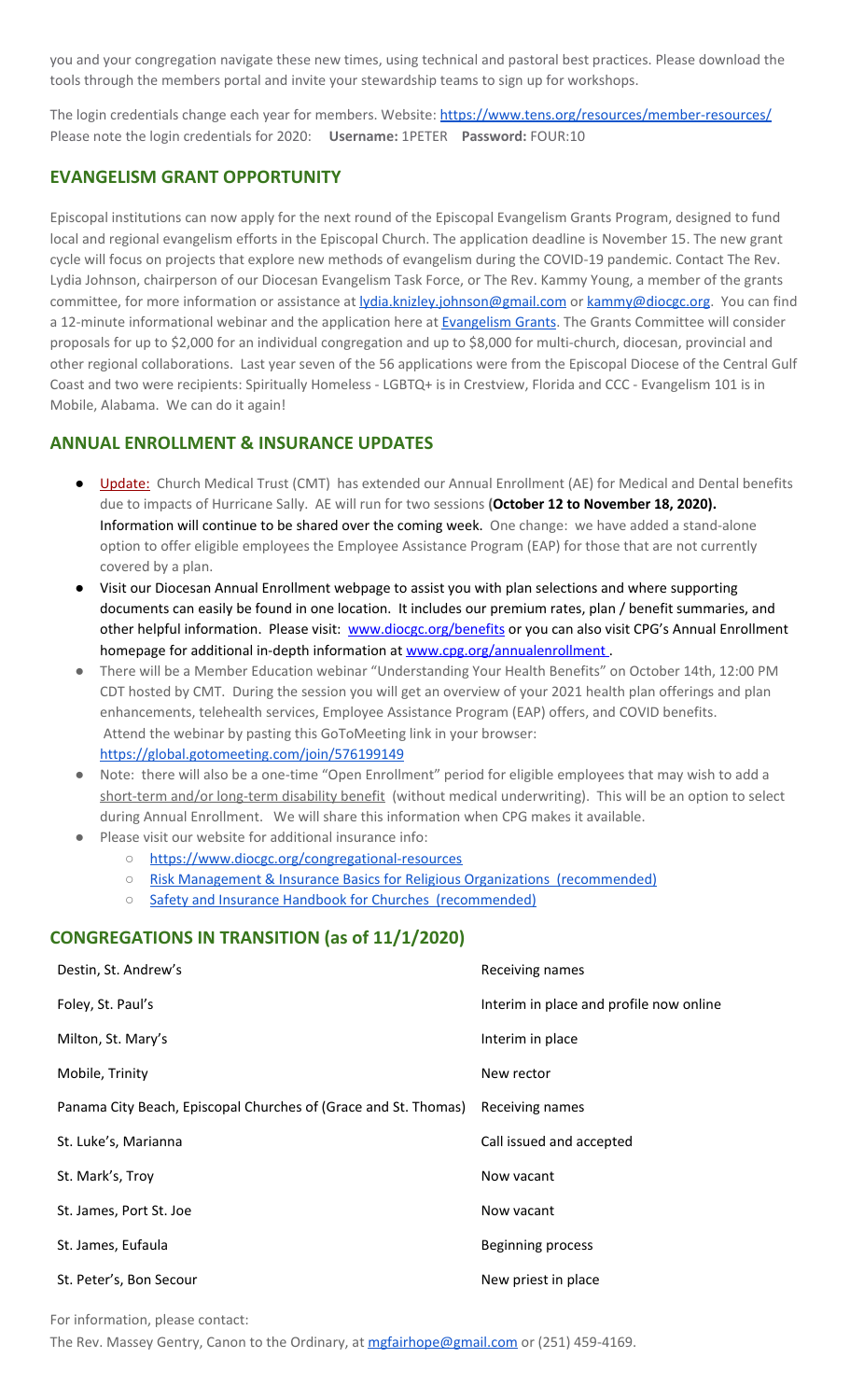**Please do not contact the openings directly.**

#### **REMINDERS:**

- Your annual church financial audit is due to the diocesan office by September 1 (per Canons). We fully understand if you are delayed due to COVID closure / distancing difficulties. We ask that you notify Kim or Dwight to provide a status of when you plan to complete your audit. Thank you to those churches that have completed your audit or checked in with us!
- 2020 Tax Guides are available at CPG.org. For clergy personal income tax returns: 2020 Clergy Tax Return [Preparation](https://www.cpg.org/linkservid/D998735C-CE21-6189-EB815B133ECD868A/showMeta/0/?label=2020%20Clergy%20Tax%20Return%20Preparation%20Guide%20for%202019%20Tax%20Returns) Guide for 2019 Returns CPG [Supplement](https://www.cpg.org/linkservid/DA0301BC-D8CF-06D3-C4C6BAB106394432/showMeta/0/?label=Supplement%20to%20the%202020%20Clergy%20Tax%20Return%20Preparation%20Guide%20for%202019%20Returns) to the 2020 Clergy Tax Return Preparation Guide

#### **CONGREGATIONAL RESOURCE REMINDER**

Thank you to each congregation's work to participate in the Episcopal Diocese of the Central Gulf Coast's Congregational Vitality Survey! With almost all our congregations using the same assessment tool we will have a snapshot of the diocese as a whole around seven aspects of vitality which will assist us all in determining diocesan priorities for the future: discipleship, mission engagement, evangelism, leadership, worship, belonging, and health.

Here is a link to all the resources available through this survey: [http://www.uscongregations.org/.](http://www.uscongregations.org/) For more information, please contact The Rev. Kammy Young at [kammy@diocgc.org](mailto:kammy@diocgc.org).

#### **LEARN - PRAY - ACT RESOURCES AVAILABLE**

Bishop Russell recently called out for a recommitment to our work of Becoming Beloved Community. The Commission on Racial Justice & Reconciliation gathered resources for us to do this work. You can find the resources at [www.diocgcorg/learn-pray-act.](http://www.diocgcorg/learn-pray-act)

#### **COVID-19 RESOURCES**

Please visit [www.diocgc.org/concerning-covid19](http://www.diocgc.org/concerning-covid19) for all updates pertaining to diocesan recommended resources during the COVID-19 pandemic. PPP loan forgiveness rules are still changing so stay tuned!

#### **SAFEGUARDING TRAINING (ONLINE)**

Our ministries to children and youth are a vital part of the mission of our church; training in the prevention, detection, and reporting of sexual abuse helps us to provide a safe environment. Safeguarding is primarily about *abuse prevention training* and is **mandatory** for those working with and around children and youth. Anyone can take these online modules at any time and at your own pace. Enrolling is simple; just follow the few steps in our short guideline document available on the diocesan website: [https://docs.wixstatic.com/ugd/ca270f\\_efa8f4dca14f48a3ada58d6efc090309.pdf](https://docs.wixstatic.com/ugd/ca270f_efa8f4dca14f48a3ada58d6efc090309.pdf)

#### **JOB POSTINGS**

**No postings at this time.** Submit a job [posting](https://www.emailmeform.com/builder/form/0cZqC653GdH24p01aWQDfUh)

#### **FACEBOOK GROUP FOR CHURCH COMMUNICATORS**

Jenn Johnson, diocesan missioner for communications, moderates a closed Facebook Group for anyone who is involved in church communications within our diocese. It is a way to share ideas and resources, or pose questions and concerns. To join, contact Jenn at [jenn@diocgc.org.](mailto:jenn@diocgc.org)

#### **COMMUNICATIONS QUICK LINKS**

Submit an article for [publication](http://www.emailmeform.com/builder/form/XqOP984Ae60c8m6ynr) Submit a [church/community](http://www.emailmeform.com/builder/form/eOM4Bb6VTb78y20Wrapf8) event Submit a job [posting](https://www.emailmeform.com/builder/form/0cZqC653GdH24p01aWQDfUh)

#### **CYCLES OF PRAYER FOR DIOCESE AND PRISON MINISTRY**

Congregations are asked to include both our Diocesan Cycle of Prayer and our Prison Ministry Cycle of Prayer in their Prayers of the People, newsletters and/or bulletins. Both are available at [www.diocgc.org/cycle-of-prayer.](http://www.diocgc.org/cycle-of-prayer)

#### **BOOKMARK THE DIOCESAN CALENDAR**

Stay up-to-date on diocesan events by bookmarking our calendar: [https://www.diocgc.org/calendar-of-events.](https://www.diocgc.org/calendar-of-events)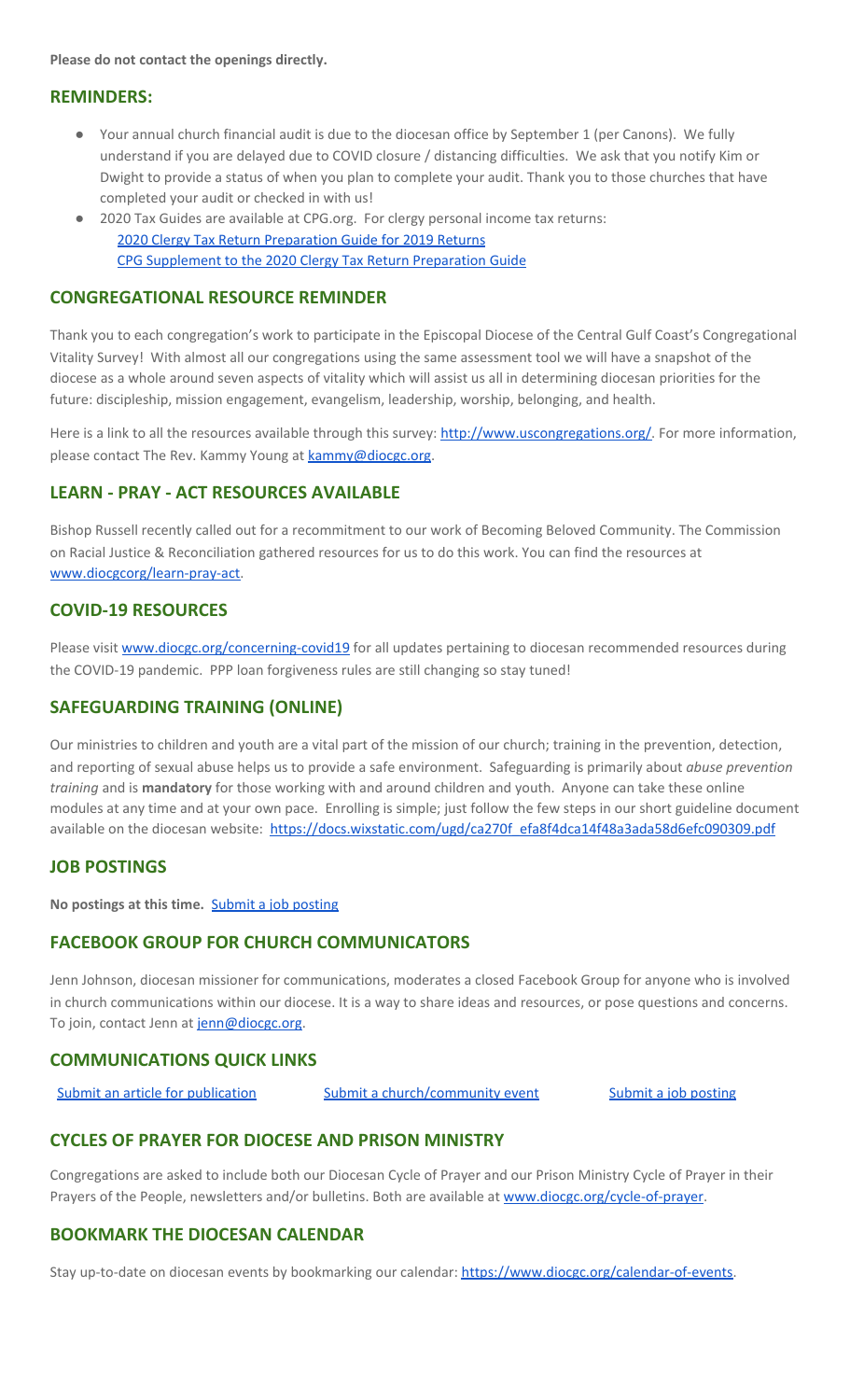# **UPCOMING DIOCESAN EVENTS** (times listed are Central Time)

| <b>WHAT</b>                                                                         | <b>WHEN</b> | <b>WHERE</b>           |
|-------------------------------------------------------------------------------------|-------------|------------------------|
| Diocesan-wide Stock the Pantry Sunday                                               | Nov 8       | Local congregations    |
| Three-part Series with the Rev. Dr. Tommie Watkins,<br>Jr. "Addressing the '-isms'" | Nov 14, 15  | Online<br>Details here |
| Jubilee Revival                                                                     | Dec 3-5     | Online<br>Details here |

# **BISHOP RUSSELL'S SCHEDULE**

| <b>WHAT</b>                                      | <b>WHEN</b>      | <b>WHERE</b>             |
|--------------------------------------------------|------------------|--------------------------|
| House of Bishops meeting                         | Nov 4            | <b>ZOOM</b>              |
| School for Ministry Lay Leadership class         | Nov <sub>7</sub> | St. Cyprian's, Pensacola |
| Visitation                                       | Nov 8            | St. Paul's, Mobile       |
| <b>General Convention Task Force on Ministry</b> | <b>Nov 12</b>    | <b>ZOOM</b>              |
| <b>COM Small Group Session</b>                   | <b>Nov 14</b>    | St. Cyprian's, Pensacola |
| Visitation                                       | <b>Nov 15</b>    | Redeemer, Mobile         |
| <b>Standing Committee</b>                        | <b>Nov 19</b>    | <b>ZOOM</b>              |
| Visitation                                       | <b>Nov 22</b>    | Good Shepherd, Mobile    |